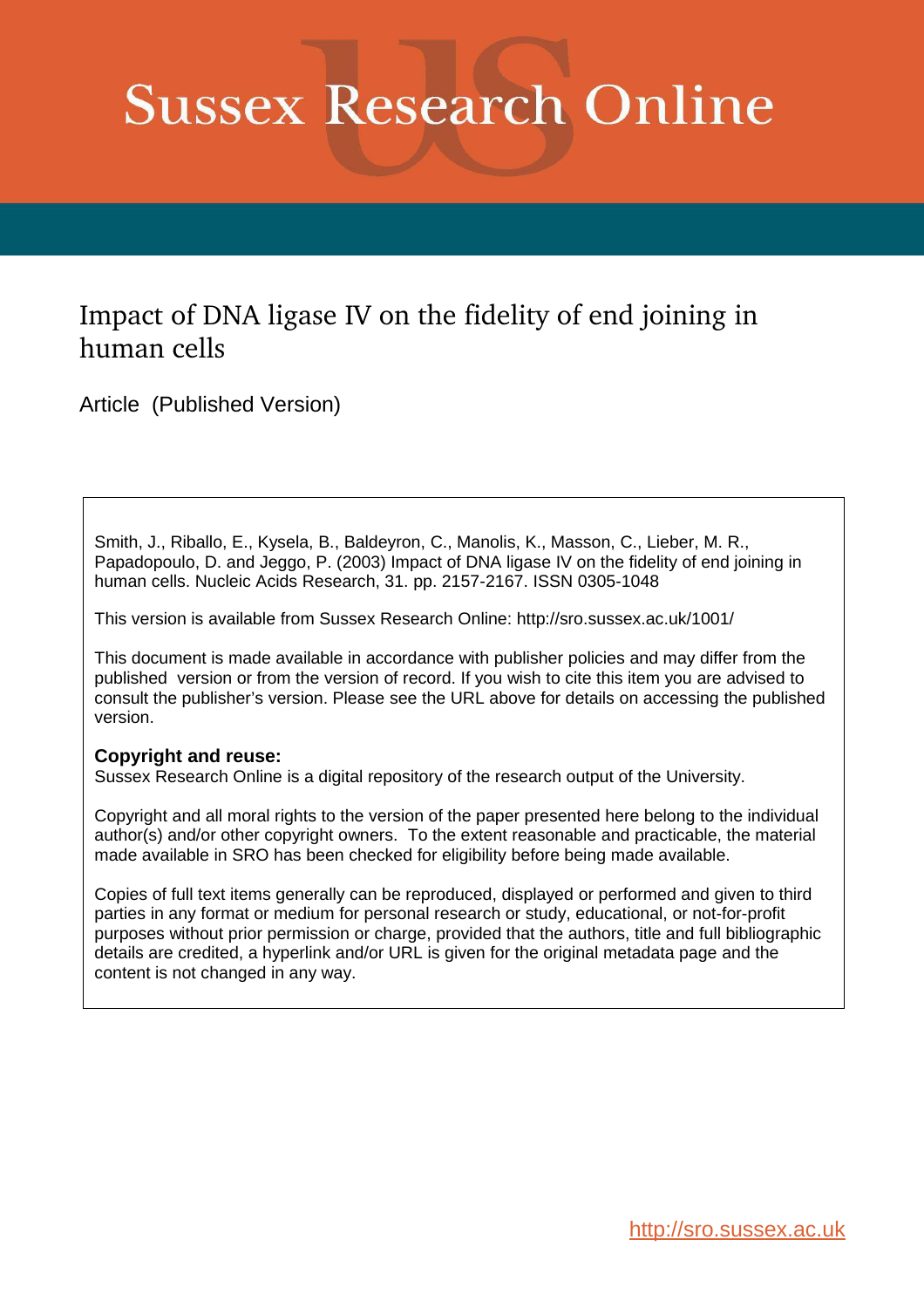## Impact of DNA ligase IV on the fidelity of end joining in human cells

Julianne Smith, Enriqueta Riballo<sup>1</sup>, Boris Kysela<sup>1</sup>, Celine Baldeyron, Kostas Manolis<sup>1</sup>, Christel Masson, Michael R. Lieber<sup>2</sup>, Dora Papadopoulo and Penny Jeggo<sup>1,\*</sup>

UMR 218 CNRS, Institut Curie-Recherche, 26 rue d'Ulm, 75248 Paris, France, <sup>1</sup>Genome Damage and Stability Centre, University of Sussex, East Sussex BN1 9RQ, UK and <sup>2</sup>Norris Comprehensive Cancer Center, University of Southern California, Room 5428, Los Angeles, CA 90089, USA

Received December 5, 2002; Revised February 4, 2003; Accepted February 18, 2003

#### ABSTRACT

A DNA ligase IV (LIG4)-null human pre-B cell line and human cell lines with hypomorphic mutations in  $LIG4$  are significantly impaired in the frequency and fidelity of end joining using an in vivo plasmid assay. Analysis of the null line demonstrates the existence of an error-prone DNA ligase IV-independent rejoining mechanism in mammalian cells. Analysis of lines with hypomorphic mutations demonstrates that residual DNA ligase IV activity, which is sufficient to promote efficient end joining, nevertheless can result in decreased fidelity of rejoining. Thus, DNA ligase IV is an important factor influencing the fidelity of end joining in vivo. The LIG4-defective cell lines also showed impaired end joining in an *in vitro* assay using cell-free extracts. Elevated degradation of the terminal nucleotide was observed in a LIG4-defective line, and addition of the DNA ligase IV-XRCC4 complex restored end protection. End protection by DNA ligase IV was not dependent upon ligation. Finally, using purified proteins, we demonstrate that DNA ligase IV-XRCC4 is able to protect DNA ends from degradation by T7 exonuclease. Thus, the ability of DNA ligase IV-XRCC4 to protect DNA ends may contribute to the ability of DNA ligase IV to promote accurate rejoining in vivo.

#### INTRODUCTION

DNA non-homologous end joining (NHEJ) represents the major mechanism for the repair of DNA double-strand breaks (DSBs) in mammalian cells and also effects rearrangements at the site-specific DSBs introduced during  $V(D)J$  recombination (1). Five proteins that function in NHEJ in mammalian cells have been identified to date (2). The heterodimeric Ku protein, comprising subunits Ku70 and Ku80, binds strongly to double-stranded DNA (ds DNA) ends. When DNA bound, Ku recruits the DNA-dependent protein kinase catalytic

subunit (DNA-PKcs) and thereby activates its kinase activity. Ku and DNA-PKcs together constitute the DNA-PK complex (3,4). An additional complex of DNA ligase IV and Xrcc4 (the DNA ligase IV-XRCC4 complex) is also required for NHEJ (1,2). Recently, a further protein, Artemis, was also shown to have some involvement in NHEJ (5). Mutants lacking these components show pronounced radiosensitivity, defective ability to repair DNA DSBs and impaired V(D)J recombination. Recently, hypomorphic mutations in DNA ligase IV were identified in some human patients displaying immunodeficiency and developmental delay (6).

Although NHEJ was first identified in mammalian cells, the process is also conserved in lower eukaryotes. However, whilst NHEJ is the major mechanism for the repair of DSBs in higher organisms, its contribution to overall DSB repair in yeast may be restricted to situations in which homologous recombination (HR) cannot function  $(7,8)$ . HR is an efficient and accurate DSB rejoining process since any information lost at the break site is retrieved using the undamaged template. Currently, little is known about the level of accuracy achieved by NHEJ.

The characterization of NHEJ in yeast has relied upon an in vivo plasmid end-joining assay in which the repair of DSBs generated by restriction enzymes is examined using plasmids that lack homology with chromosomal sequences. A dramatic defect in plasmid rejoining is seen in NHEJ-defective yeast strains  $(9-11)$ . This assay has proved an important tool to examine both the efficiency and fidelity of the rejoining process.

A plasmid-based assay has been widely used to characterize the process of V(D)J recombination in mammalian cells. It has been shown to be dependent upon the known NHEJ components and reflects events that occur at the endogenous loci (12 $-14$ ). In contrast, the use of an *in vivo* plasmid assay to examine DSB rejoining in rodent cell lines lacking NHEJ components failed to demonstrate any significant defect  $(15-17)$ . The plasmid-based host cell end-joining assay has also been used in human cells to examine the fidelity of DSB rejoining (18-22). However, to date, it is unclear whether plasmid rejoining in human cells reflects a process controlled by the known NHEJ components (Ku, DNA-PKcs, Xrcc4 and DNA ligase IV).

\*To whom correspondence should be addressed. Tel: +44 1273 678482; Fax: +44 1273 678121; Email: p.a.jeggo@sussex.ac.uk Correspondence may also be addressed to Dora Papadopoulo. Tel: +33 14234 6704; Fax: +33 14234 6698; Email: dora.papadopoulo@curie.fr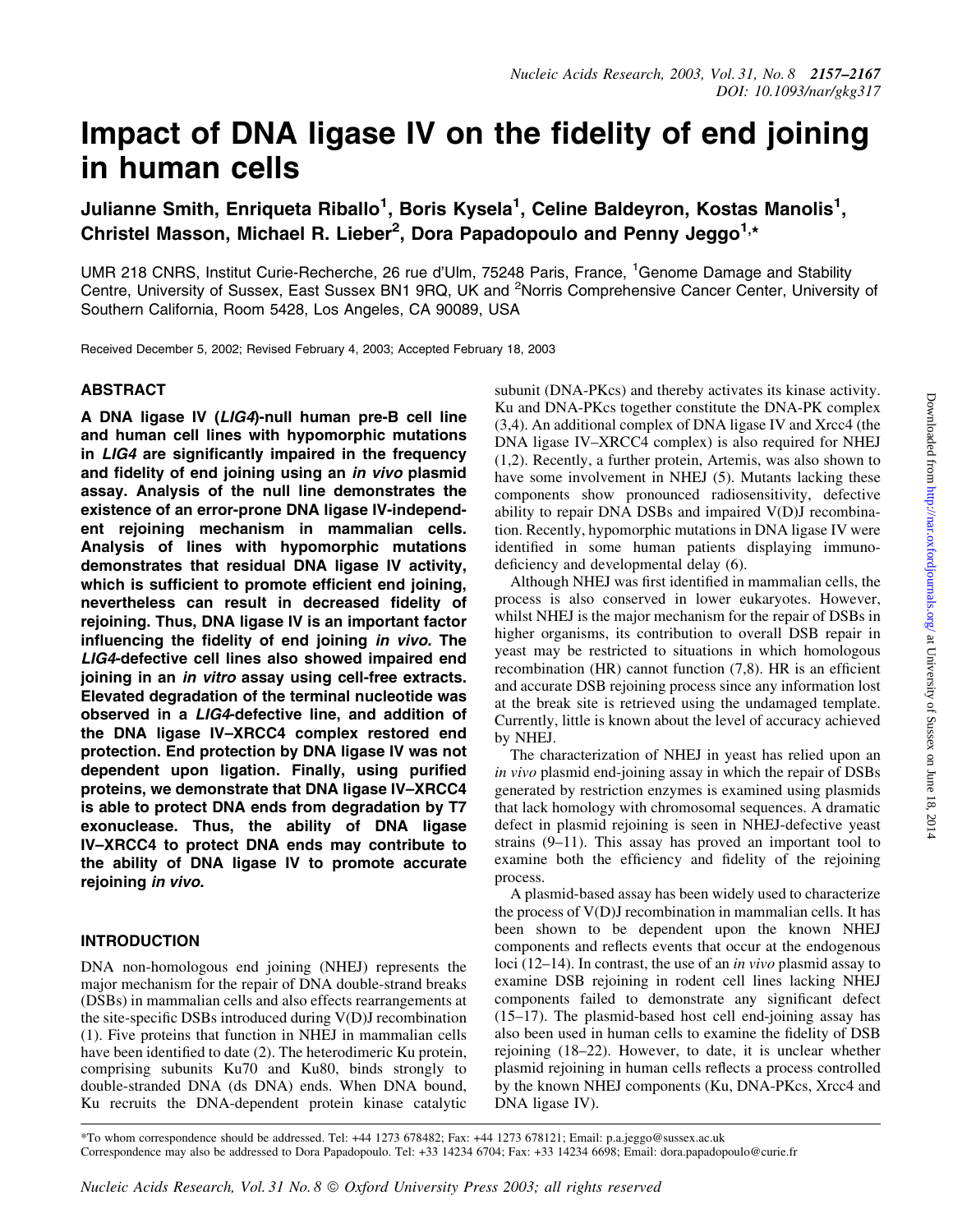In this study, we show that a LIG4-null human pre-B cell line as well as cell lines derived from LIG4 syndrome patients are markedly impaired in in vivo plasmid end joining, demonstrating that the assay monitors NHEJ. The residual end joining observed in LIG4-null cells demonstrates the presence of an error-prone DNA ligase IV-independent endjoining process in mammalian cells. Additionally, one cell line with a hypomorphic mutation in DNA ligase IV retained sufficient DNA ligase IV activity to promote substantial rejoining, but the fidelity of rejoining was markedly impaired. Thus, in human cells, DNA ligase IV is an important factor influencing the fidelity of rejoining in vivo. An examination of end joining *in vitro* using cell-free extracts from *LIG4*defective cell lines shows that the presence of DNA ligase IV can serve to protect the ends from DNA degradation as well as to rejoin them.We also show that the presence of DNA ligase IV-XRCC4 alone or in combination with Ku contributes to the protection of DNA ends from degradation by T7 exonuclease even in the absence of ligation. The ability of DNA ligase IV-XRCC4 to restrict degradation of DNA ends may contribute towards its ability to promote accurate rejoining in vivo.

#### MATERIALS AND METHODS

#### Cell culture

The N114P2 cells and the parental cell line, Nalm-6, isolated as described previously (23), were cultured in RPMI 1640 medium supplemented with 10% fetal calf serum (FCS), L-glutamine and penicillin/streptomcyin. 180BR primary and 180BRneo transformed fibroblasts were cultured as previously described (24). 1BR3 and 1BR3neo are a normal primary and immortalized fibroblast cell line, respectively, used as controls. Fibroblasts were cultured in minimal essential medium supplemented with 15% FCS, penicillin and streptomycin as described previously. LB2304 lymphoblastoid cells were obtained as described previously (6). AHH1, a lymphoblastoid cell line derived from a healthy donor, was used as a control (25). Lymphoblasts were grown in suspension in RPMI 1640 medium supplemented with glutamine (2 mM), gentamycin (40  $\mu$ g/ml) and 10% (v/v) FCS.

N114P2 cells express normal levels of XRCC4 as visualized by immunofluorescence (data not shown). The R278H mutation in 180BR cells results in a 80-90% decrease in protein activity, but XRCC4 and DNA ligase IV are expressed normally (26). The LB2304 cell line has barely detectable levels of DNA ligase IV but normal levels of XRCC4 (6; data not shown).

#### Host cell end-joining assay

The recombination substrate pHRecCJ  $(18,27)$  or its modified derivatives, pHRrecCJV or pHRecCJI (see Fig. 1), were linearized by digestion with either EcoRV or EcoRI (Promega) to generate blunt-ended breaks or cohesive-ended breaks with 5¢ overhangs, respectively. For the substrates pHRecCJV or pHRecCJI, linear molecules were separated from the excized fragment and any uncut molecules by agarose gel electrophoresis. Exponentially growing cells were transfected with 1.25 $-2 \mu$ g of linearized plasmid DNA by electroporation (lymphoblastoid cell lines) as described previously (18,27) or

by  $Ca<sub>3</sub>(PO<sub>4</sub>)<sub>2</sub>$  (fibroblast cell lines). The pre-B cells were transfected using an Easyject Plus Electroporator (Flowgen, Lichfield, UK). Parallel transfections were carried out using an equivalent quantity of circular plasmid molecules. Cells were harvested 48 h after transfection, lysed and plasmid DNA extracted using a modification of the Qiagen miniprep protocol. Since linearized plasmids have to be recircularized in order to replicate in human cells, recovered DNA samples were digested with the restriction enzyme DpnI, which recognizes and cuts only bacterially methylated GATC sequences (*dam*+). Thus, the *DpnI* digestion ensures that only plasmids repaired and replicated in human cells will be recovered. Routinely, one-half of the mini-lysis was digested with *DpnI* but, in experiments where the plasmid recovery was low, as much of the mini-lysis as possible was used for DpnI digestion and subsequent analysis. The DpnI-digested DNA was electroporated into bacteria,  $XL1$ -blue or  $DH5\alpha$ , and colonies carrying the plasmids were selected on LB plates containing 100 mg/ml ampicillin. Colonies were counted following appropriate dilution, and the numbers given in Table 1 represent those estimated to be present in the 1 ml used for transformation. End-joining frequency was estimated from the number of colonies obtained after transformation with linear versus circular plasmids.

#### Analysis of rejoined plasmids

To assess the accuracy of rejoining, DNA from the plasmids was digested with the restriction enzyme used to generate the DSB. Those events that had not restored the original restriction site (i.e. inaccurate repair events) were analyzed by further restriction analysis and DNA sequencing. Only DNA sequence analysis has been described here. Statistical analysis of data was performed using either the Student t-test or the  $\chi^2$  test with Yates' correction. The *P*-values for the test are indicated when appropriate.

#### Immunoblotting

Whole-cell extracts were prepared as previously described (28). The anti-DNA ligase IV antibody was raised against the whole protein.

#### Preparation of cellular extracts

Extracts were prepared according to the protocol of Baumann and West (29). Briefly,  $1-2 \times 10^9$  cells were harvested, washed three times with phosphate-buffered saline and once with hypotonic lysis buffer  $[10 \text{ mM Tris-HCl pH } 8.0, 1 \text{ mM}$ EDTA, 5 mM dithiothreitol (DTT)]. Cells were resuspended in 2 vol of hypotonic buffer, incubated on ice for 20 min and then lysed by homogenization while progressively adding the protease inhibitors (phenylmethylsulfonyl fluoride 0.17 mg/ ml; aprotinin,  $0.01$  U/ml trypsin inhibitor; and 1  $\mu$ g/ml each of pepstatin, chymostatin and leupeptin). After 20 min on ice, 0.5 vol of high salt buffer  $(50 \text{ mM Tris-HCl pH } 7.5, 1 \text{ M KCl}$ , 2 mM EDTA, 2 mM DTT) was added and the extract was centrifuged for 3 h at 42 000 r.p.m. in a Beckman SW50.1 rotor. The supernatant was recovered and dialyzed for 3 h against E buffer [20 mM Tris-HCl pH 8.0, 0.1 M KOAc, 20% (v/v) glycerol, 0.5 mM EDTA, 1 mM DTT]. Aliquots were fast frozen and stored at  $-80^{\circ}$ C.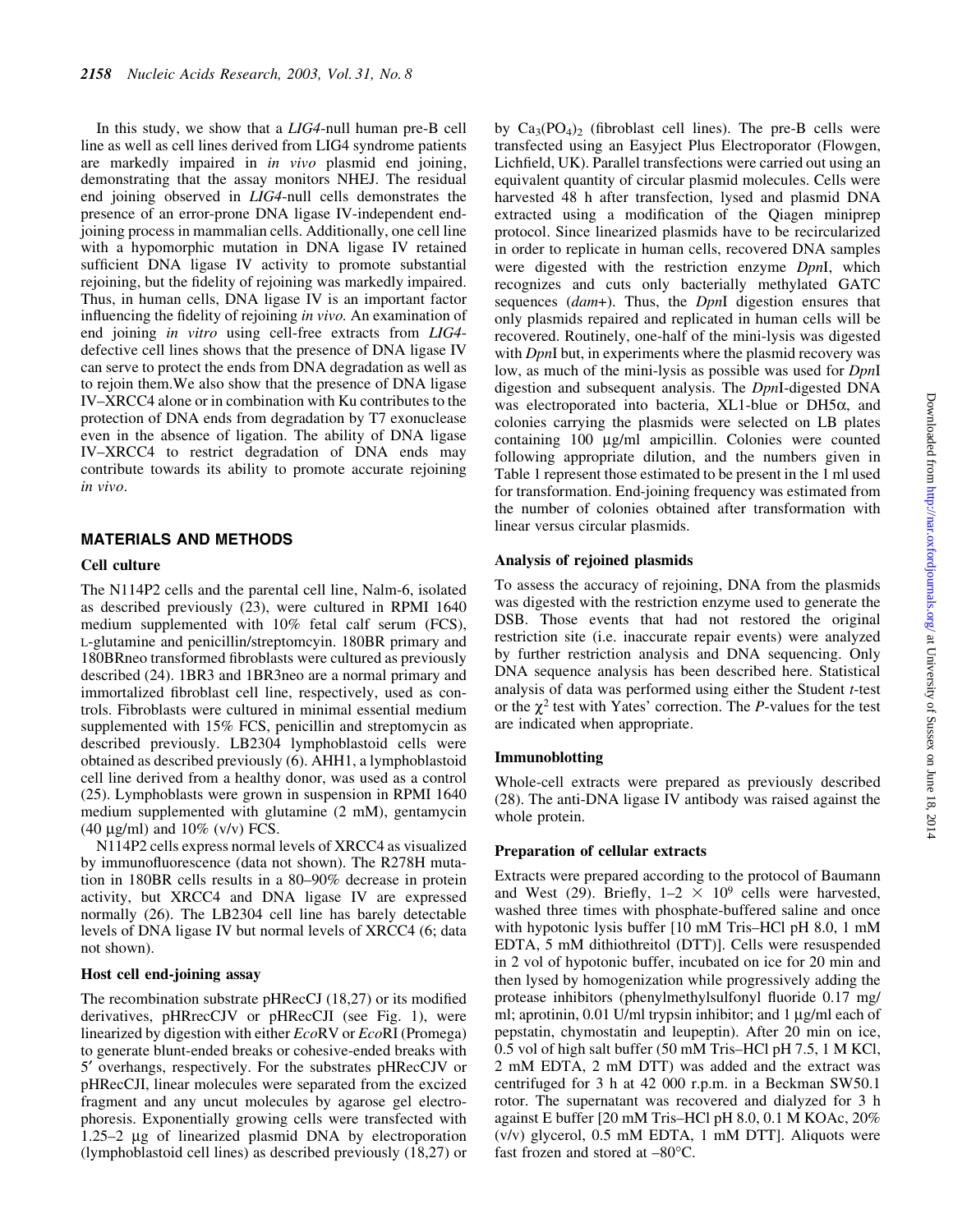#### In vitro end-joining reactions

End-joining reactions were performed with the plasmid pSJ (3.3 kb), a derivative of pHRecSJ (22). The plasmid was linearized with SalI (New England Biolabs) to create cohesive termini with 5' overhangs. To generate a non-ligatable substrate, a single nucleotide (dTTP) was incorporated using DNA polymerase I large Klenow fragment (New England Biolabs). These plasmids were subsequently subjected to DNA ligation (T4 DNA ligase, New England Biolabs). Linear molecules, i.e those resistant to ligation due to the incorporation of a single nucleotide, were isolated by gel electrophoresis and used as a substrate for ligation. To analyze end degradation, the substrate was dephosphorylated and 5'-end labeled with  $[\gamma^{32}P]ATP$  (ICN, France) using T4 polynucleotide kinase (New England Biolabs). Reactions  $(15 \mu l)$  were carried out in 50 mM Tris-HCl pH 7.5, 0.5 mM  $Mg(OAc)_2$ , 60 mM KOAc,  $1 \text{ mM ATP}$ ,  $1 \text{ mM DTT}$ ,  $100 \text{ µg/ml bovine}$ serum albumin and 20 ng of linearized plasmid. Incubation was for 2 h at 37°C. DNA products were deproteinized, separated by electrophoresis through a 0.8% agarose gels and visualized either directly by autoradiography  $(5'$ - $32P$ -labeled DNA) or by Southern transfer and hybridization with a 0.8 kb fragment from the LacZ gene, radioactively labeled with  $[\alpha$ -<sup>32</sup>P]dCTP (ICN, France) by random priming (Rediprime II kit, Amersham Pharmacia Biotech, France). The ligase IV-XRCC4 complex and Ku were expressed in insect cells and prepared as described previously (26). The reaction products were quantified with a Storm phosphorimager (Molecular Dynamics).

#### Protection of DNA ends by the DNA ligase IV-XRCC4 complex and Ku

The cohesive- and blunt-ended fragments were produced from Bluescript using  $A$ *fIII-PstI-* or *PvuII-generating fragments*, respectively. A 20 ng aliquot of end-labeled fragment was preincubated with the indicated amounts of DNA ligase IV-XRCC4 and/or Ku 70/80 for 30 min on ice in the reaction mixture described previously (26). T7 exonuclease (5 U; New England Biolab), the minimum amount that gave nearly complete digestion, was added and the reactions were incubated at room temperature for another 30 min. After incubation, reactions were deproteinized, phenol/chloroform extracted and precipitated. Aliquotes were run on 0.8% agarose gels. Dried gels were analyzed and quantified using a STORM phosphorimager (Molecular Dynamics).

#### RESULTS

#### The frequency and fidelity of plasmid DNA end joining in vivo are dramatically impaired in a LIG4-null cell line

A human pre-B cell line, N114P2, with targeted disruptions in both LIG4 alleles, and its parental line, Nalm-6, were used to examine the requirement for DNA ligase IV in a plasmidbased host cell end-joining assay. The experimental approach is similar to that previously described (18,19,22). The plasmids used are based on pHRecCJ and are able to replicate in human cells and in *Escherichia coli*. For the experiments with pre-B cells, modified pHRecCJ substrates (pHRecCJV and pHRecCJI) were used, which enable uncut plasmids to be distinguished from accurately rejoined molecules (Fig. 1). The



Figure 1. The substrate pHRecCJ and modifications, pHRecCJI and pHRecCJV. All plasmids contain the prokaryotic ColE1 origin, the  $\beta$ -lactamase gene (AmpR), the SV40 origin of replication and large T-antigen-coding sequence. In the original substrate, pHRecCJ, the target LacZ gene is interrupted by an intervening sequence that includes the unique restriction sites  $EcoRI$  and  $EcoRV$ . The two modified pHRecCJ substrates, pHRecCJI and pHRecCJV, contain two closely located EcoRI or EcoRV restriction sites that have been generated by the insertion of a fragment at the unique EcoRI or EcoRV site of pHRecCJ.

plasmids were linearized using EcoRV or EcoRI to create blunt or 5<sup>'</sup>-complementary ends, respectively, and transfected into the human cell lines. Parallel experiments were carried out using uncut circular plasmid molecules. After 48 h, plasmids were recovered and digested with DpnI, a methylation-specific restriction enzyme. Since mammalian cells do not methylate DpnI sites following replication, plasmids that have failed to be repaired and replicate within the human cells are eliminated. After transfection into bacteria, the proportion of colonies recovered using cut plasmid relative to uncut plasmid was taken to represent the end-joining frequency.

The end-joining frequency for both EcoRV- and EcoRIgenerated DSBs was markedly lower in the  $LIG4^{-/-}$  N114P2 cells relative to the parental, Nalm-6 cells (Table 1). For  $EcoRV$ -cut plasmids, the decrease was  $>100$ -fold, with a more modest decrease (~14-fold) for EcoRI-cut plasmids. Although we observed considerable inter-experimental variation in endjoining frequency, the defect in the LIG4-null line (N114P2) was reproducible and non-overlapping with the control range.

To verify that the decreased end-joining frequency is due to the lack of DNA ligase IV, plasmid expressing LIG4 cDNA was transfected together with EcoRV-cut plasmid. Although the frequency did not reach that found in the Nalm-6 cells, significantly increased end joining was observed in the presence of LIG4 cDNA, showing that the impaired endjoining frequency in N114P2 cells is a direct consequence of the targeted disruptions in LIG4 (Table 1, experiment 3). The lack of full complementation is most likely explained by the fact that this is a transient transfection system involving cotransfection of two plasmids. It is also possible that DNA ligase IV is not fully expressed in the transfected cells.

To assess the accuracy of rejoining, recovered plasmids were digested with the restriction enzyme used for linearization (EcoRI or EcoRV). Due to the low recovery of recombinants obtained for N114P2 cells in the above experiments, several additional transfections were carried out to increase the number of recombinants available for analysis. The analysis of plasmids obtained following transfection of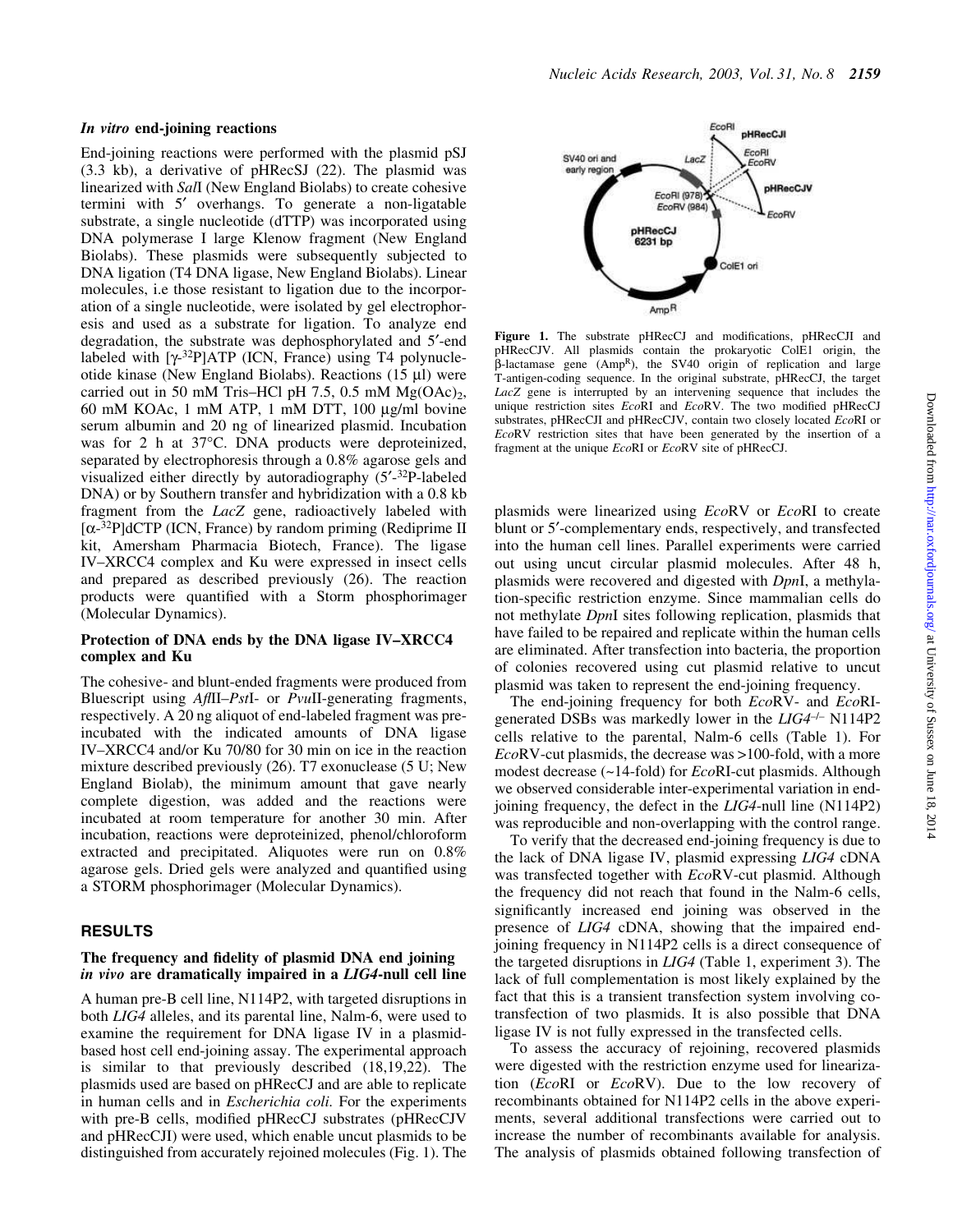| Cell line                       | Exp | EcoRV-restricted plasmid<br>Colonies <sup>d</sup><br>(cut/uncut) | $%$ EJ    | $Lig4^{+/+}/Lig4^{-/-}$ | EcoRI-restricted plasmid<br>Colonies <sup>d</sup><br>(cut/uncut) | $%$ EJ | $Lig4^{+/+}/Lig4^{-/-}$ |
|---------------------------------|-----|------------------------------------------------------------------|-----------|-------------------------|------------------------------------------------------------------|--------|-------------------------|
| Nalm-6 $(Lig4^{+/+})$           |     | $43/1411$ <sup>c</sup>                                           | 3.0       |                         | 6880/49920°                                                      | 13.7   |                         |
|                                 |     | $1.07 \times 10^5 / 2.3 \times 10^{7c}$                          | 0.4       |                         | $2.4 \times 10^5/1.2 \times 10^{7}$                              | 2.0    |                         |
|                                 |     | 940/14 000 <sup>a</sup>                                          | 6.7       |                         |                                                                  |        |                         |
| $N114P2$ (Lig4 <sup>-/-</sup> ) |     | 0/5547c                                                          | < 0.018   | >167.0                  | $860/1.1 \times 10^{5c}$                                         | 0.8    | 17.1                    |
|                                 |     | $3/1.3 \times 10^{6b}$                                           | $-0.0002$ | ~2000.0                 | $24186/1.5 \times 10^{7b}$                                       | 0.16   | 12.5                    |
|                                 |     | $80/1.7 \times 10^{5a}$                                          | 0.047     | 143.0                   |                                                                  |        |                         |
| $N114P2+pcDNA3$                 |     | $300/1.7 \times 10^{5a}$                                         | 0.18      | 37.0                    |                                                                  |        |                         |
| N114P2+pcDNA3/Lig4              | 3   | $2540/1.7 \times 10^{5a}$                                        | 1.5       | 4.5                     |                                                                  |        |                         |

Table 1. End-joining frequency in Lig4<sup>-/-</sup> cells

 $a$ -cThe number of replicate transfections carried out in each experiment, with a, b and c representing 1, 2 and 3 replicated experiments, respectively. <sup>d</sup>Colonies screened represent the total colonies present in the 1 ml of transformed bacteria obtained from each transfection. In experiments with two or three replicate transfections, d represents the colonies in 2 or 3 ml, respectively.

| Table 2. Analysis of accurate and inaccurate repair events |  |  |  |  |  |  |
|------------------------------------------------------------|--|--|--|--|--|--|
|------------------------------------------------------------|--|--|--|--|--|--|

| Cell line | EcoRV-restricted plasmids       |                                |                                 |                              |                               |                             | EcoRI-restricted plasmids      |                               |                             |                               |
|-----------|---------------------------------|--------------------------------|---------------------------------|------------------------------|-------------------------------|-----------------------------|--------------------------------|-------------------------------|-----------------------------|-------------------------------|
|           | Accuracy <sup>a</sup>           | Sequence analysis <sup>b</sup> |                                 |                              |                               | Accuracy <sup>a</sup>       | Sequence analysis <sup>b</sup> |                               |                             |                               |
|           |                                 | <b>Nos</b><br>analyzed         | Mean<br>deletion<br>size $(bp)$ | Insertions                   | MH                            |                             | <b>Nos</b><br>analyzed         | Mean<br>deletion<br>size (bp) | Insertions                  | МH                            |
| Nalm-6    | $2\%$<br>(4/180)                | 23                             | 169                             | 61%<br>(14/23)               | 67%<br>(6/9)                  | 22%<br>(37/171)             | 27                             | 42                            | 85%<br>(23/27)              | 25%<br>(1/4)                  |
| N114P2    | $0\%$<br>(0/130)<br>$P = 0.142$ | 18                             | 371<br>$P = 0.099$              | 28%<br>(5/18)<br>$P = 0.048$ | 92%<br>(12/13)<br>$P = 0.264$ | 4%<br>(7/161)<br>P < 0.0001 | 36                             | 94<br>$P = 0.202$             | 25%<br>(9/36)<br>P < 0.0001 | 81%<br>(22/27)<br>$P = 0.052$ |
| 1BR3neo   | 38%<br>(72/191)                 | 42                             | 572                             | 17%<br>(7/42)                | 74%<br>(26/35)                | 20%<br>(9/44)               | 33                             | 545                           | 27%<br>(9/33)               | 75%<br>(18/24)                |
| 180BRneo  | $9\%$<br>(11/128)               | 16                             | 358                             | 31%<br>(5/16)                | 73%<br>(8/11)                 | 3%<br>(1/29)                | 16                             | 430                           | 19%<br>(3/16)               | 69%<br>(9/13)                 |
|           | $P = 0.001$                     |                                | $P = 0.126$                     | $P = 0.281$                  | P > 0.999                     | $P = 0.044$                 |                                | $P = 0.384$                   | $P = 0.726$                 | $P = 0.716$                   |
| 1BR3      | 30%<br>(39/130)                 | 17                             | 520                             | 29%<br>(5/17)                | 92%<br>(11/12)                | 29%<br>(26/91)              | 14                             | 289                           | 21%<br>(3/14)               | 55%<br>(6/11)                 |
| 180BR     | $0\%$<br>(0/25)<br>P < 0.0001   | 7                              | 152<br>$P = 0.053$              | 29%<br>(2/7)<br>P > 0.999    | 100%<br>(5/5)<br>P > 0.999    | ND                          | ND                             | ND                            | ND                          | ND                            |
| AHH1      | 36%<br>(51/142)                 | 20                             | 285                             | 5%<br>(1/20)                 | 68%<br>(13/19)                | 34%<br>(56/164)             | 23                             | 320                           | $9\%$<br>(2/23)             | 81%<br>(17/21)                |
| LB2304    | $0\%$<br>(0/144)                | 21                             | 303                             | 5%<br>(1/21)                 | 55%<br>(11/20)                | $0\%$<br>(0/95)             | 14                             | 202                           | 14%<br>(2/14)               | 75%<br>(9/12)                 |
|           | P < 0.0001                      |                                | $P = 0.964$                     | P > 0.999                    | P > 0.999                     | P < 0.0001                  |                                | $P = 0.259$                   | $P = 0.625$                 | $P = 0.686$                   |

MH, microhomology; ND, not determined.

<sup>a</sup>Percentage of the total number of recominants in which the original restriction site was restored.

<sup>b</sup>Sequence analysis of randomly selected independent inaccurate repair events.

N114P2 cells with EcoRV-linearized substrates indicates that none of the 130 recombinants had been rejoined accurately (Table 2). However, a similar low level of accurate repair (2%) was observed with control Nalm-6 cells (Table 2). For transfections involving EcoRI-restricted plasmids, N114P2 cells displayed a signficantly lower level of accurate repair compared with the control Nalm-6 cells (4% versus 22%,  $P \le 0.0001$  (Table 2).

To characterize the recovered recombinants further, a sample of inaccurately rejoined plasmids was examined by sequencing (Table 2). Among the plasmids recovered from Nalm-6 and N114P2 cells, a similar range of deletion sizes was observed for both EcoRV- and EcoRI-cut substrates  $(1-1364$  and  $1-909$  bp, respectively). The small increase in mean deletion size seen in N114P2 cells (Table 2) was not considered to be significant considering the wide range in

deletion sizes. Sequencing also exposed further features of the junctions, namely the presence of insertions and direct repeat sequences. The presence of microhomology at the junctions can only be assessed accurately in those plasmids that did not have insertions. For both cell lines, microhomology was observed at the majority of the inaccurately rejoined junctions not associated with insertions (Table 2). A striking feature was the presence of insertions at many of the Nalm-6 junctions (61 and 85% for EcoRV and EcoRI, respectively) (Table 2). In Nalm-6 cells, these insertions, which were short  $(1-10$  nt) and had a high GC content, strongly resemble N (non-templated) nucleotide insertions generated during V(D)J recombination by terminal deoxynucleotidyl transferase (TdT) (28). Nalm-6 cells express high levels of TdT (data not shown) and insert TdT nucleotides in vivo during V(D)J recombination (12). Our data suggest that TdT can also add nucleotides during end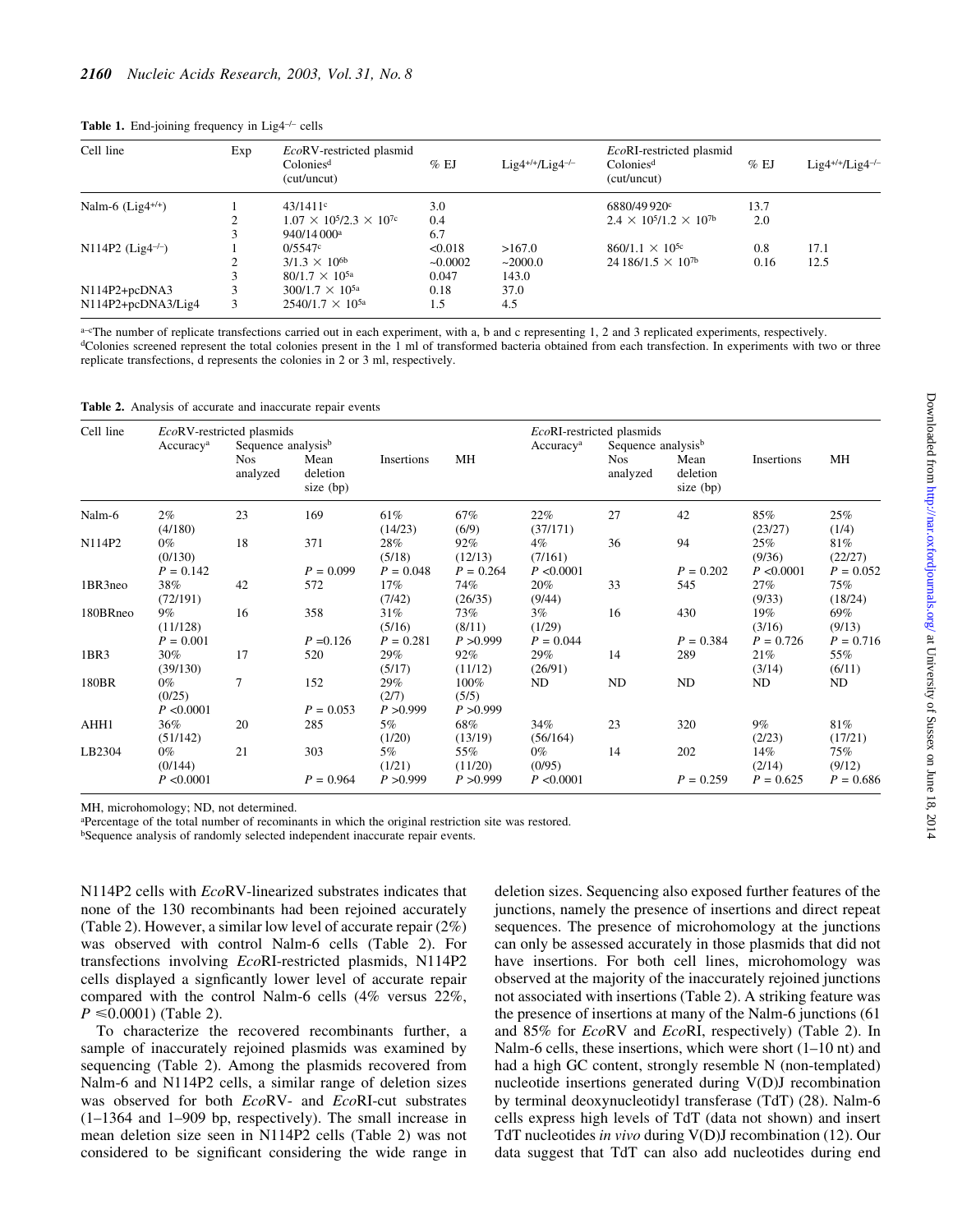joining. In contrast, although N114P2 cells also express high levels of TdT (data not shown), the junctions from recombinants derived from N114P2 had significantly fewer insertions compared with those found in Nalm-6 (28 and 25% for *EcoRV* and *EcoRI*, respectively). Additionally, these insertions were frequently longer and had a lower GC content compared with those observed in Nalm-6 cells (Fig. 2). These observations provide suggestive evidence that a component of the insertions in Nalm-6 cells is both TdT and DNA ligase IV dependent.

Taken together, these results show that DNA ligase IV is required for the majority (>90%) of end-joining events observed in these pre-B cells. Furthermore, since LIG4 is fully inactivated in the N114P2 cells, the residual rejoining observed shows that end joining can also take place via a DNA ligase IV-independent process. This alternative process(es) is more efficient in carrying out cohesive end rejoining than blunt end rejoining. Another striking feature of the processing of DSBs in the absence of DNA ligase IV is a marked decreased in the fidelity of end rejoining.

#### The frequency and fidelity of plasmid DNA end joining in vivo are impaired in cells harboring hypomorphic mutations in LIG4

Having established that the plasmid host cell end-joining assay monitors a DNA ligase IV-dependent process, we next examined several recently described human cell lines harboring hypomorphic mutations in LIG4. First, using the same experimental strategy as described above, we examined an SV40-transformed cell line, 180BRneo, that was derived from a leukemia patient, who proved to have a mutation in LIG4. The mutational change, a substitution of a histidine for an arginine (R278H) in the active site motif, dramatically impairs but does not abolish DNA ligase IV function (26). We observed a modest but significant decrease in end-joining frequency (4.3-fold) of EcoRV-cut plasmids in 180BRneo relative to 1BR3neo, a control SV40 immortalized line (Table 3). A modest decrease in frequency was also observed using EcoRI-cut plasmids (2.3-fold). However, due to the variation in frequency between experiments, this difference is not statistically significant.

The fidelity of rejoining for both  $EcoRV-$  and  $EcoRI-cut$ plasmids was significantly lower in 180BRneo cells relative to 1BR3neo cells (Table 2). Sequencing of randomly chosen inaccurately rejoined plasmids from these two lines indicates that there was no appreciable difference in the size of deletions nor in the occurrence of junctions with insertions or microhomology.

Taken together, our results indicate that the hypomorphic LIG4 mutation in 180BR cells confers only a modest impact on the frequency of plasmid rejoining in 180BRneo cells compared with the marked decrease found in cells with inactivated LIG4. There was, however, a significant decrease in the accuracy of plasmid rejoining in 180BRneo cells. These results suggest that there is sufficient residual DNA ligase IV activity in 180BRneo cells to enable plasmids to be rejoined, albeit with impaired fidelity.

We have reported previously that the levels of NHEJ proteins (Ku70, Ku80 and DNA-PKcs) are lower in primary cells (1BR3 and 180BR) relative to transformed cells (1BRneo and 180BRneo cells), possibly reflecting the faster growth rate



Figure 2. Nucleotide sequence analysis of the junctions of inaccurately rejoined plasmids from Nalm-6 and N114P2 cells. Recombinants were obtained with (A) EcoRV- or (B) EcoRI-linearized substrate. Letters in the center indicate extra nucleotides. The number of nucleotides deleted from each end is noted under del.

of transformed cells (30). We also observed lower levels of DNA ligase IV in 180BR primary cells relative to 180BRneo cells (data not shown). We therefore argued that if the considerable rejoining capacity remaining in 180BRneo cells represents residual activity due to higher levels of a mutant protein, the defect might be less marked than in 180BR primary cells. We therefore attempted to carry out the host cell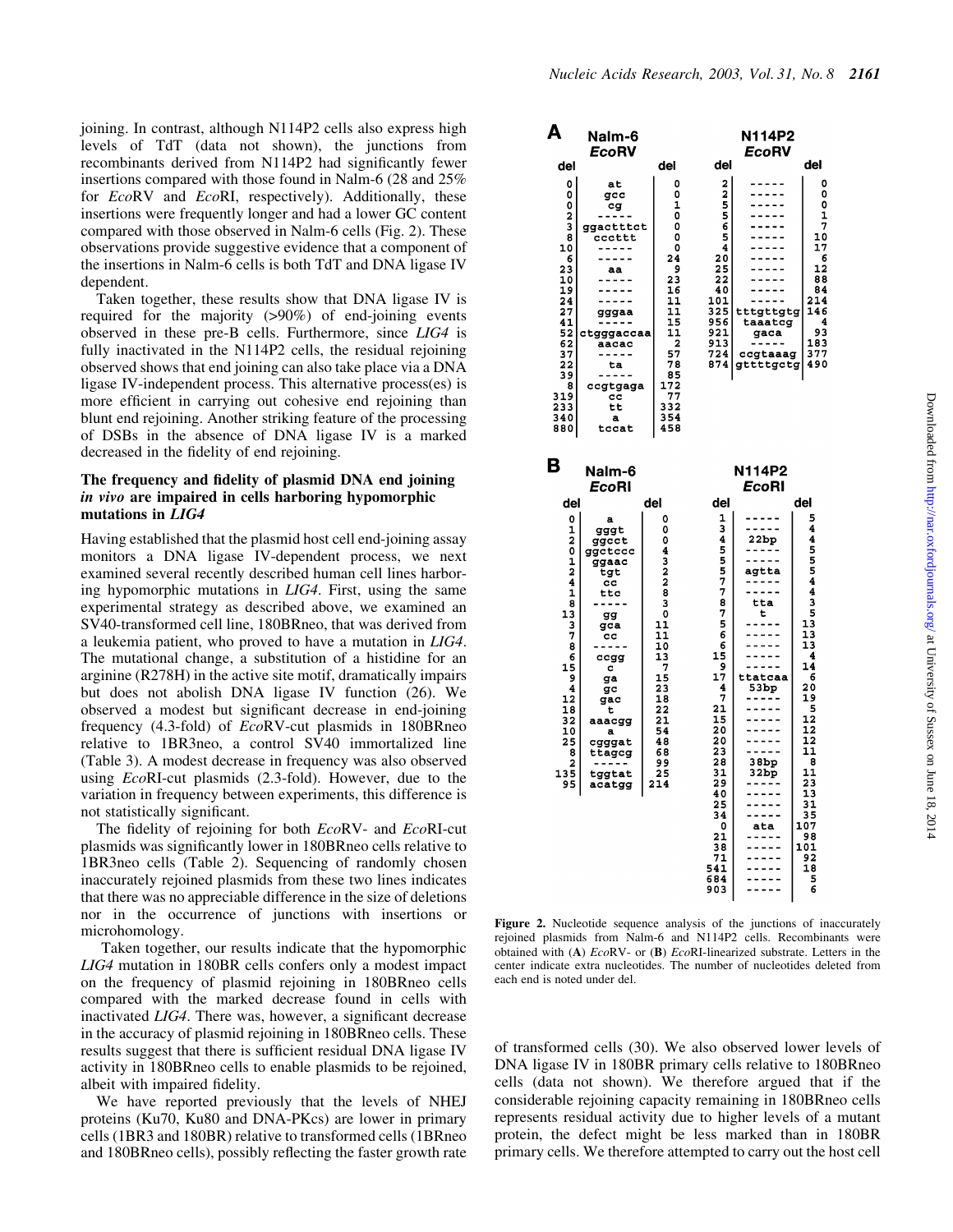| Table 3. Frequency of end joining |  |  |
|-----------------------------------|--|--|
|-----------------------------------|--|--|

| Exp            | EcoRV-restricted plasmid<br>1BRneo<br>Colonies<br>(cut/uncut) | %EJ           | 180BRneo<br>Colonies<br>(cut/uncut) | %EJ           |                | EcoRI-restricted plasmid<br>1BRneo<br>Colonies<br>(cut/uncut) | %EJ           | 180BRneo<br><b>Colonies</b><br>(cut/uncut) | %EJ           |                |
|----------------|---------------------------------------------------------------|---------------|-------------------------------------|---------------|----------------|---------------------------------------------------------------|---------------|--------------------------------------------|---------------|----------------|
|                | 15 000/103 000                                                | 14.6          | 38/1440                             | 2.6           |                | 2920/138400                                                   | 2.1           | 92/9600                                    | 0.96          |                |
| 2              | 1075/25 500                                                   | 4.2           | 119/12 200                          | 0.98          |                | 20 800/528 800                                                | 3.9           | 142/29 600                                 | 0.48          |                |
| 3              | 7900/138400                                                   | 5.7           | 150/9600                            | 1.6           |                | 17 500/103 000                                                | 17.0          | 63/1440                                    | 4.4           |                |
| $\overline{4}$ | 9020/181600                                                   | 5.0           | 40/1960                             | 2.0           |                | 1750/25500                                                    | 6.9           | 780/12 220                                 | 6.4           |                |
| 5              | 32 000/528 800                                                | 6.0           | 354/29 600                          | 1.2           |                |                                                               |               |                                            |               |                |
| Mean           |                                                               | $7.0 \pm 3.8$ |                                     | $1.6 \pm 0.6$ | $P = 0.022$    |                                                               | $7.5 \pm 6.0$ |                                            | $3.0 \pm 2.5$ | $P = 0.268$    |
|                | EcoRV-restricted plasmid                                      |               |                                     |               |                | EcoRI-restricted plasmid                                      |               |                                            |               |                |
|                | 1BR3                                                          |               | 180BR                               |               |                | 1BR3                                                          |               | 180BR                                      |               |                |
|                | Colonies<br>(cut/uncut)                                       | %EJ           | Colonies<br>(cut/uncut)             | %EJ           | 1BR3/<br>180BR | Colonies<br>(cut/uncut)                                       | %EJ           | <b>Colonies</b><br>(cut/uncut)             | %EJ           | 1BR3/<br>180BR |
|                | 1050/21 650                                                   | 4.8           | 25/17 800                           | 0.14          | 34.3           | 690/26 200                                                    | 2.6           | 0/21300                                    | < 0.004       | >650           |

The results shown with 1BRneo and 180BRneo cells represent the values of 4-5 experiments. The mean and SD is given. The P-values represent the significance of the difference between the two sets calculated using the t-test.

end-joining assay using primary 180BR and control (1BR3) fibroblast cell lines. The primary cells have a markedly lower transformation frequency than transformed lines, making the analysis more restricted. The results in Tables 2 and 3 represent the compiled data from two experiments. Using EcoRV-cut plasmids, there was a markedly decreased (34-fold) end-joining frequency in 180BR versus 1BR3 cells. None of the 25 plasmids recovered from 180BR cells was rejoined accurately, suggesting that the fidelity of rejoining is also decreased since 30% of plasmids recovered from 1BR3 cells were rejoined accurately. Sequence analysis of a sample of these plasmids showed a small difference in deletion size between 180BR and 1BR3 cells, which was not statistically significant considering the limited number of deletions analyzed for 180BR cells and the range of deletion sizes observed. Using EcoRI-linearized plasmids, we did not recover any rejoined plasmids from 180BR cells despite a rejoining frequency of 2–3% being observed in a control primary fibroblast cell line and efficient recovery of circular plasmids. Taken together, our findings suggest that the frequency and fidelity of end joining are strongly decreased in 180BR relative to control primary cells and are more marked than the defect seen in the transformed derivative.

Recently, we described additional patients with hypomorphic mutations in *LIG4* (6). These patients, in contrast to patient 180BR, have marked clinical phenotypes including immunodeficiency, microcephaly and developmental delay, and represent a new disorder called LIG4 syndrome (6). For this study, we examined LB2304, a lymphoblastoid cell line with very low levels of mutant DNA ligase IV protein (6). Due to the low numbers of colonies recovered using both cut and uncut plasmids, we were unable to estimate the frequency of rejoining. However, a sufficient number of plasmids were recovered to analyze the accuracy of rejoining (Table 2). In multiple experiments with a normal lymphoblastoid cell line (AHH1), we observed an accuracy of rejoining of 34% (EcoRI) and 36% (EcoRV) (Table 2) (27). In marked contrast, no accurately rejoined junctions were observed in three independent experiments with LB2304 cells using EcoRV-cut plasmids and two experiments using EcoRI-cut plasmids (Table 2). Sequence analysis of inaccurately rejoined plasmids derived from LB2304 cells frequently revealed the recovery of

identical recombinants, a feature not observed with control cells. These products were probably derived from the same rejoining event and are indicative of a low end-joining frequency. The sequences analyzed in Table 2 represent independent recombinants. No marked or consistent changes in deletion size were observed in LB2304 cells, nor in the use of microhomology or the presence of insertions.

Thus, the LB2304 cell line, derived from a patient with severe clinical features, is, like 180BR, very dramatically impaired in the accuracy of plasmid end rejoining.

#### Cell extracts from LIG4 mutant cell lines are unable to promote in vitro end joining

To analyze further the ability of LIG4 mutant cell lines to carry out DNA end joining, we examined the capacity of cell-free extracts to catalyze in vitro end joining, a previously described assay that is dependent upon the known NHEJ components (29). Linearized DNA substrates with 5¢-complementary (SalI) ends were incubated with cell-free extracts, and the end-joining products visualized by hybridization using a <sup>32</sup>Plabeled probe with homology to the substrate (Fig. 3A). Extracts from control cell lines, AHH1, HSC93 and Nalm-6 (Fig. 3A, lanes 2, 3 and 6), were capable of converting 35±70% of the input substrate into multimeric products during the 2 h incubation. In contrast, extracts derived from LIG4 mutant cell lines, LB2304 (Fig. 3A, lane 4) and N114P2 (Fig. 3A, lane 7), show no detectable multimeric product formation. These results verify that the assay is dependent upon DNA ligase IV-XRCC4 and that the low level of residual activity in LB2304 cells is unable to promote DNA end joining efficiently in this assay. The addition of baculovirus-expressed wild-type DNA ligase IV-XRCC4 complex restored nearly normal levels of product formation to both LB2304 and N114P2 cell extracts (Fig. 3A, lanes 5 and 8). In the absence of extract, the rejoining catalyzed by DNA ligase IV-XRCC4 alone was negligible (Fig. 3A, lane 9). For all cell extracts, a similar low level of recircularized product is observed. Together, these results indicate that, although DNA ligase IV-independent rejoining can occur, the predominant end-joining activity in human cell extracts is dependent upon DNA ligase IV.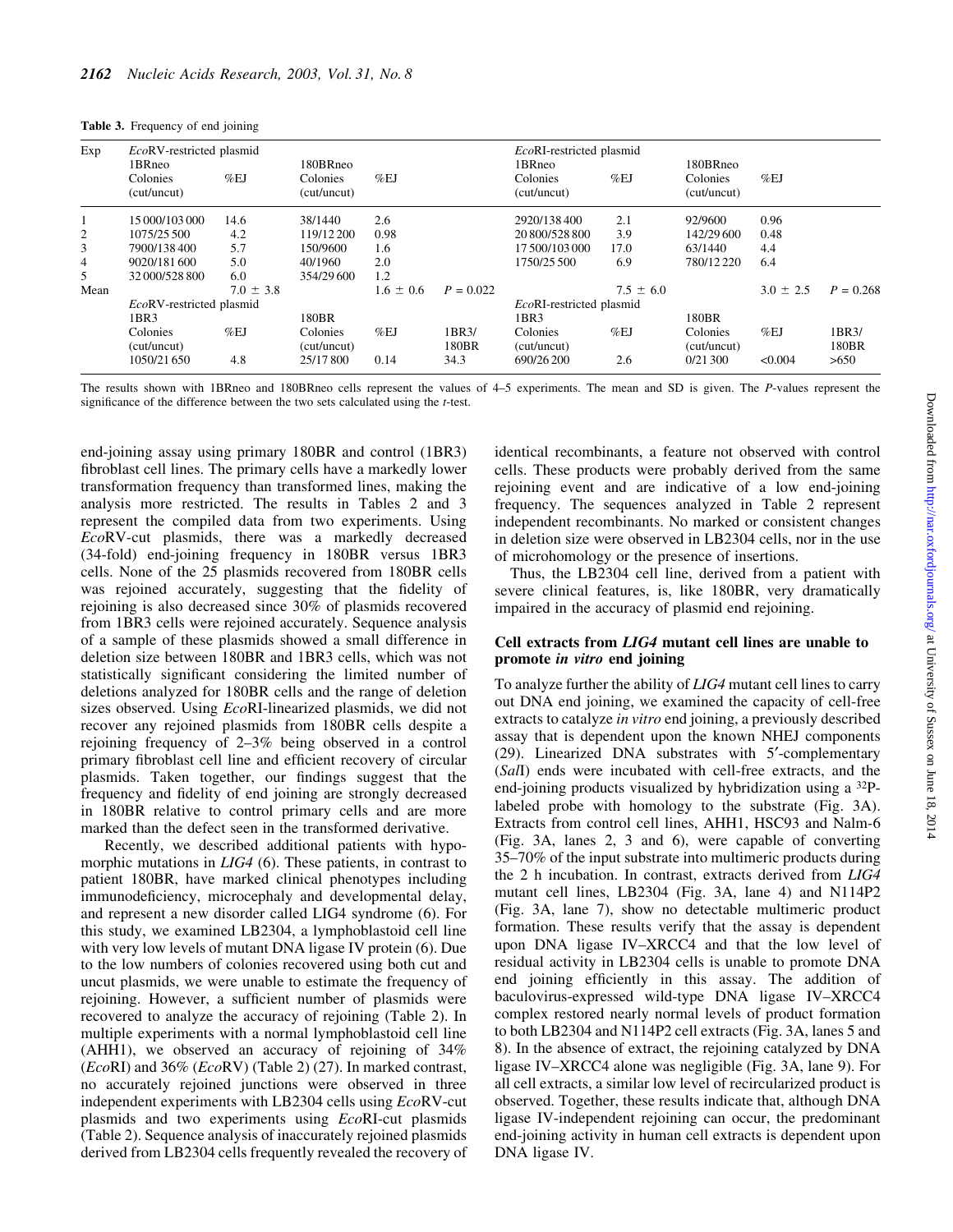#### DNA ligase IV-XRCC4 is involved in the protection of DNA ends

In the experiments described above, the similar recovery of unrejoined plasmid and the absence of any smearing indicated that there is not any extensive degradation of the input plasmid DNA. However, since the *in vitro* end-joining reaction can only promote precise end-to-end joining (29; data not shown), loss of a few base pairs could potentially inhibit the reaction. To examine end degradation, we performed similar experiments using a 5'-<sup>32</sup>P-end-labeled Sall-linearized plasmid substrate (Fig. 3B). Unexpectedly, in LB2304 cell extracts, a substantial loss of signal was observed (Fig. 3B, lane 4), suggesting degradation of the terminal nucleotide(s). The use of a 3'-32P-end-labeled oligonucleotide (49mer) confirmed that the observed loss of signal was due to degradation and indicated that nucleotide loss most frequently involves between one and seven nucleotides (data not shown). Degradation, however, is not inherent to the loss of DNA ligase IV since N114P2 cell extracts do not display increased levels of degradation (Fig. 3B, lane 9). Addition of the purified Ku heterodimer to LB2304 cell extracts did not overcome the degradation (Fig. 3B, lane 5). Surprisingly, however, addition of purified DNA ligase IV-XRCC4 restored both the end-joining activity of the LB2304 extract (appearance of multimeric products) and the stability of the DNA ends (significantly increased signal from the unrejoined substrate) (Fig. 3B, lane 6). Addition of DNA ligase  $IV-XRCC4$  also restored the end-joining activity of N114P2 cell extracts (Fig. 3B, lane 10), consistent with the results described above (Fig. 3A, lane 8). Together, these results suggest that, during the DNA end-joining process, the DNA ligase IV-XRCC4 complex plays a role in end protection as well as in ligation.

To characterize further the end joining and end protection functions of DNA ligase IV-XRCC4, we examined the impact of DNA ligase IV-XRCC4 concentration. At low concentrations of DNA ligase IV-XRCC4 (11 and 22 ng), very little, if any, effect was observed on the stability of DNA ends in LB2304 extracts (Fig. 3C, lanes 4 and 5). In contrast, these same low concentrations of DNA ligase IV-XRCC4 restored

the end-joining activity (dimer formation) to N114P2 extracts to ~40% of the level seen in Nalm-6 extracts (Fig. 3C, compare lanes 9 and 11). An increase in the stability of DNA ends and end joining in LB2304 extracts was only observed at higher levels of DNA ligase IV-XRCC4 (90 and 180 ng). These results indicate that in the LB2304 background, higher concentrations of DNA ligase IV-XRCC4 are required to prevent end degradation than are required for ligation. Moreover, they suggest that DNA degradation is not simply a consequence of lack of rejoining but rather that rejoining cannot be seen if the ends are degraded. The relative levels of ligation compared with end degradation will depend upon the endogenous level of nuclease activity, which is likely to vary between cell lines.



Figure 3. Involvement of DNA ligase IV in plasmid end joining in vitro. (A) Protein extracts (40 mg) prepared from control lymphoblastoid cell lines, AHH1, HSC93 and Nalm-6, the LIG4 syndrome cell line LB2304 and the LIG4-null cell line N114P2 were incubated with SalI-linearized pSJ DNA (20 ng) as described in Materials and Methods. Lanes 1 and 9, no extract. Recombinant DNA ligase IV-XRCC4 (180 ng) was added where shown. The reaction products were loaded on an agarose gel, blotted and hybridized with a <sup>32</sup>P-labeled probe that is homologous to pSJ. The percentage total radioactivity in each lane converted into product (circular, monomer, dimer, trimer, tetramer, etc.) is indicated. (B) End-joining reactions were carried out as described in (A) except that 5'-32P-end-labeled SalI-linearized pSJ (20 ng) was utilized. Recombinant DNA ligase IV-XRCC4 (180 ng) and Ku70/Ku86 (200 ng) were added where shown. Product formation was analyzed by agarose gel electrophoresis followed by autoradiography. (C) Effect of DNA ligase IV-XRCC4 protein concentration on DNA end joining. Extracts  $(40 \mu g)$  prepared from control lymphoblastoid cell lines, AHH1 and Nalm-6, the LIG4 syndrome cell line, LB2304 and the LIG4-null cell line, N114P2 were incubated with 5'-<sup>32</sup>P-end-labeled SalI-linearized pSJ (20 ng). Various dilutions of recombinant DNA ligase IV-XRCC4 were added as shown. Product formation was analyzed by agarose gel electrophoresis followed by autoradiography. The percentage total radioactivity in each lane converted into product (circular, monomer, dimer, trimer, tetramer, etc.) is indicated.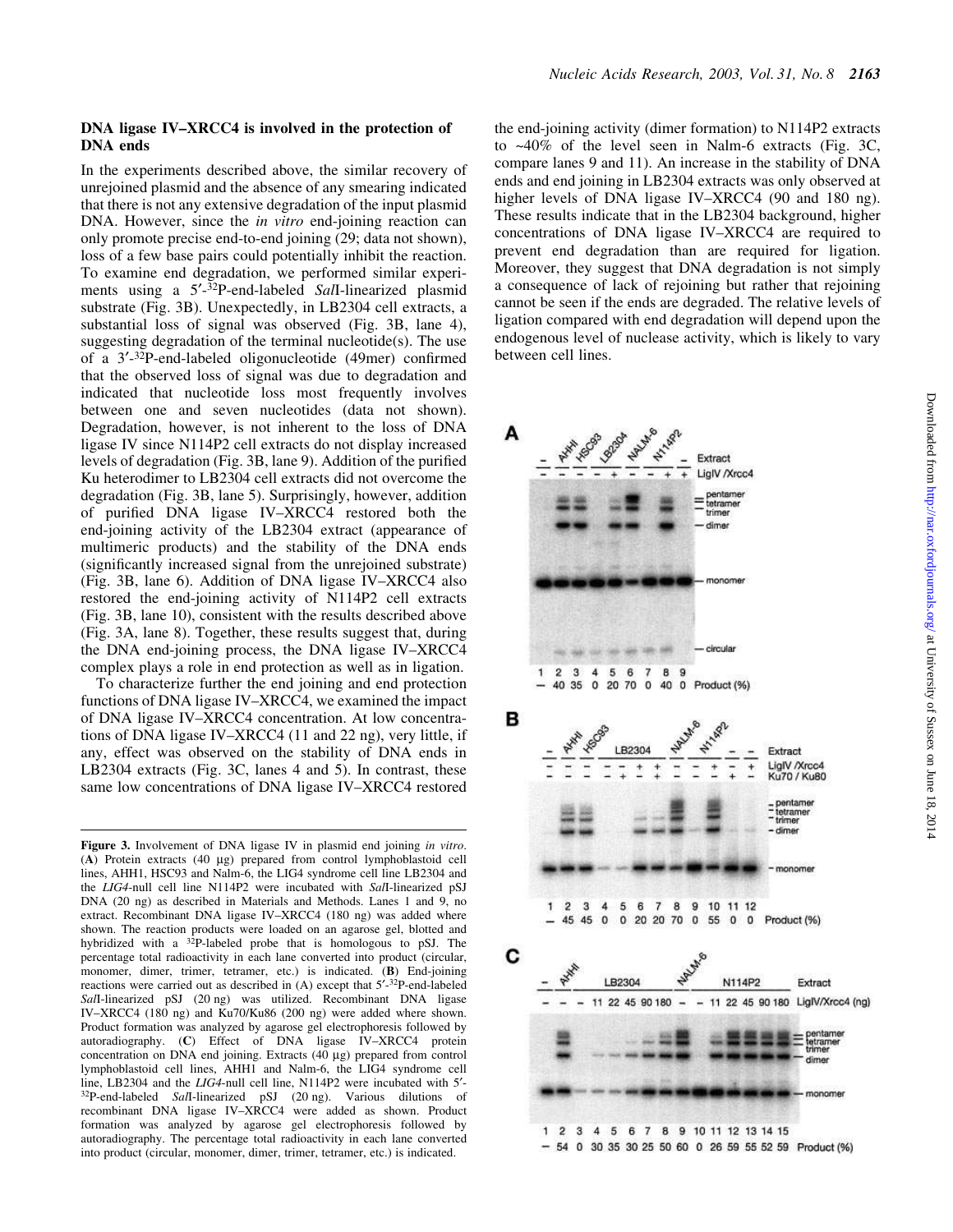

Figure 4. End protection by DNA ligase IV-XRCC4 protein can occur in the absence of DNA end joining. Protein extracts (40 µg) prepared from control lymphoblastoid cell lines, AHH1 and Nalm-6, the LIG4 syndrome cell line LB2304 and the LIG4-null cell line N114P2 were incubated with a non-ligatable 5'-<sup>32</sup>P-end-labeled substrate (20 ng). Recombinant DNA ligase IV-XRCC4 (180 ng) was added where shown. Product formation was analyzed by agarose gel electrophoresis followed by autoradiography.

#### End protection by DNA ligase IV-XRCC4 is independent of DNA ligation

To separate further the end-joining and end-protection functions of the DNA ligase IV-XRCC4 complex, LB2304 cell extracts were incubated with a non-ligatable DNA substrate in both the presence and absence of DNA ligase IV-XRCC4 (Fig. 4). The substrate used in this experiment was generated by the incorporation of a single nucleotide at the 3<sup>'</sup> end of a SalI-linearized plasmid (Fig. 4 and Materials and Methods). Since the *in vitro* end-joining assay can promote only simple ligation events, this nucleotide insertion eliminates terminal homology and prevents the majority of end-joining events in normal cell extracts (Fig. 4, lanes 2 and 5). In the presence of LB2304 cell extracts, as described previously, a significant reduction of monomer signal due to increased end degradation is observed (Fig. 4, lane 3). Addition of purified DNA ligase IV-XRCC4 complex has no effect on the formation of endjoining products, yet results in the restoration of monomer signal to levels similar to normal cells (Fig. 4, lane 4). These results indicate that the end protection observed in the presence of DNA ligase IV-XRCC4 complex is independent of DNA ligation.

#### DNA ligase IV-XRCC4 can protect against end degradation by T7 exonuclease

To gain further evidence for a role of DNA ligase IV-XRCC4 in protecting DNA ends from degradation, we examined the ability of *in vitro* expressed proteins to prevent degradation by T7 exonuclease. Addition of 5 U of T7 exonuclease resulted in significant loss (93%) of the label from a 5'-end-labeled DNA substrate with cohesive ends (Fig. 5, top, compare lanes 1 and 2). Addition of Ku prevented this degradation, partially at low concentrations and more significantly at higher concentrations. The low concentration of Ku results in  $1-2$  molecules bound per DNA, and the higher concentration results in multiple Ku molecules bound to the DNA (data not shown). In



Figure 5. Ku and DNA ligase IV-XRCC4 separately and in combination can protect against T7 exonuclease digestion. T7 exonuclease (5 U) in the absence or presence of Ku and/or DNA ligase IV-XRCC4, as indicated, was incubated with an end-labeled substrate having cohesive ends (top) or blunt ends (bottom), and the products were analyzed by electrophoresis and autoradiography. The results shown are representive of three experiments undertaken, and the percentage recovery of the label represents the mean of the three experiments. Lane 1, control substrate; lane 2, substrate  $+5$  U of T7 exonuclease; lanes 3-8, substrate with T7 exonuclease and Ku and/or DNA ligase IV-XRCC4 as indicated.

the presence of DNA ligase IV-XRCC4, significant ligation is observed (Fig. 5, top, lanes 5 and 6). Taking the stability of the end-labeled nucleotide to represent end protection (i.e. estimating the label present in both ligated and non-ligated substrate), DNA ligase IV-XRCC4 can also prevent end degradation. The combined presence of DNA ligase IV-XRCC4 and Ku inhibited ligation, a feature observed previously (31), but enhanced the stability of the end label to a level equivalent to an additive contribution of the separate complexes (Fig. 5, top, lanes 7 and 8). Since the buffer conditions required for ligation are similar to those required for T7 exonuclease activity, we were unable to examine end protection in the absence of ligation using a cohesive-ended substrate. Therefore, to substantiate the separation of end protection from ligation, we also employed a blunt-ended substrate, which is a poor substrate for DNA ligase IV-XRCC4 ligation (Fig. 5, bottom). Consistent with the findings above, we observed that DNA ligase IV-XRCC4 provided end protection in these conditions in which, as anticipated, no ligation was observed. Together, these results support the notion that the presence of DNA ligase IV-XRCC4 protects DNA ends from end degradation by T7 exonuclease.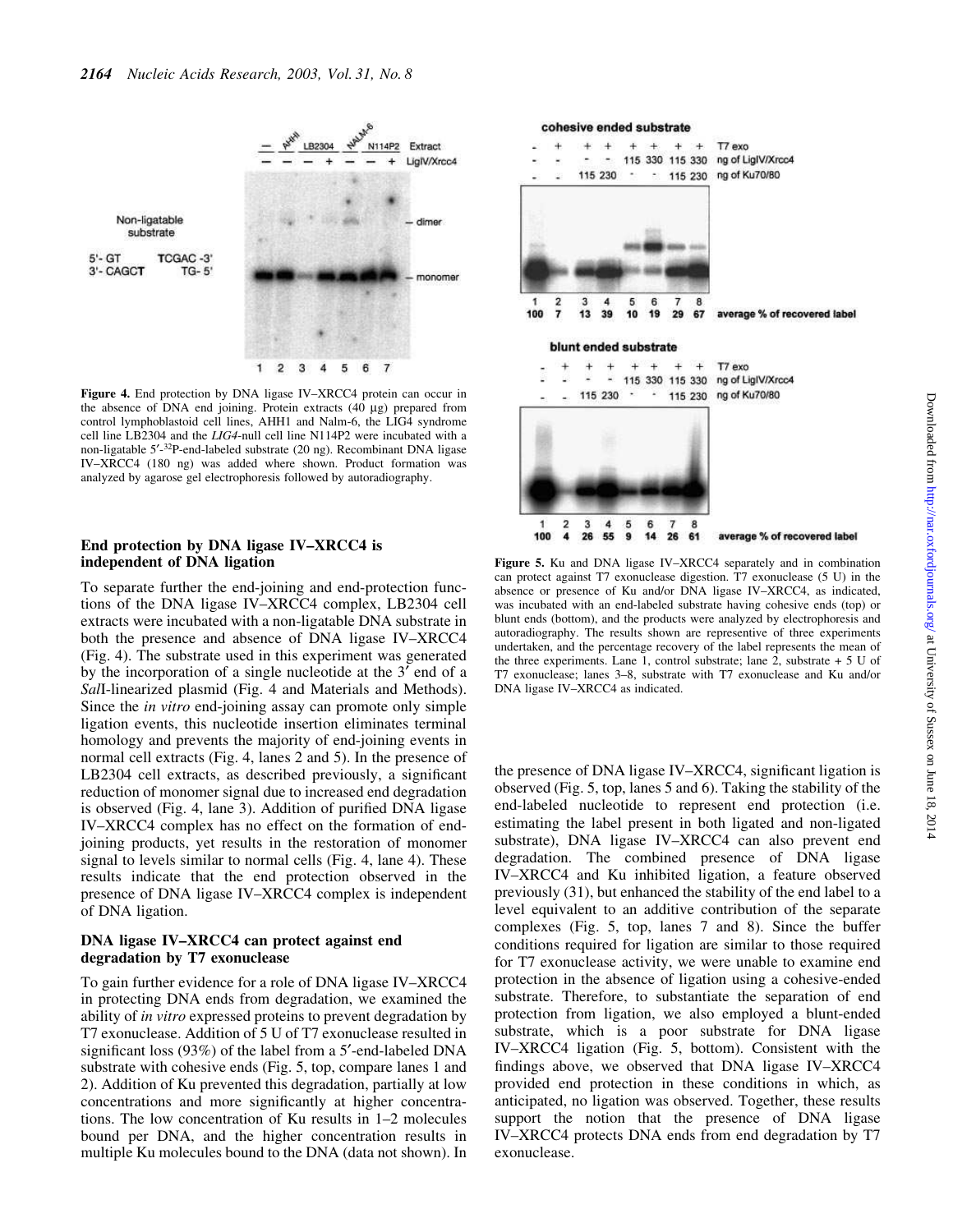#### **DISCUSSION**

Although NHEJ represents the major DSB repair mechanism in mammalian cells, little is known about its efficiency. Two factors, the frequency and fidelity of rejoining, are important parameters in the efficiency of repair. The frequency, representing the capacity of cells to rejoin the DSB, is likely to correlate with survival. The fidelity represents the ability to rejoin the break accurately and may influence other end points such as genomic stability and the onset of oncogenesis.

Using a LIG4-null human pre-B cell line, we show that the absence of DNA ligase IV results in decreased frequency and fidelity of end joining in an in vivo plasmid assay. The dramatic defect observed here contrasts with the extremely mild defect seen using NHEJ-defective rodent cell lines (15,16). One explanation is that rodent cells have higher levels of an alternative end-joining pathway relative to human cells, a feature also suggested from analysis of end joining using cell-free extracts (29). However, residual activity with decreased fidelity is observed in the ligase IV-null cell line, demonstrating the existence of an error-prone LIG4 independent end-joining process, a feature consistent with the residual DSB rejoining activity observed using pulsed field gel electrophoresis (6,32). This rejoining activity appears to be more proficient in rejoining cohesive-ended relative to blunt-ended breaks. An error-prone DNA ligase IVindependent rejoining mechanism has also been described in Saccharomyces cerevisiae (7).

Analysis of lines with hypomorphic mutations in LIG4 also demonstrate that DNA ligase IV has a profound impact on the fidelity of rejoining. Indeed, no accurately rejoined junctions were recovered in our studies using 180BR primary cells or LB2304 cells. With these two lines, the frequency of rejoining was either not estimatable or very low. Thus, it is possible that the residual rejoining, like that observed in the LIG4-null line, occurs via an error-prone DNA ligase IV-independent mechanism. With 180BRneo cells, however, the frequency of rejoining is only modestly impaired. Since 180BRneo cells have higher levels of residual DNA ligase IV compared with their primary counterpart, we suggest that the residual rejoining results from residual ligase IV activity. Consistent with this notion, we have shown that 180BRneo cells have  $10-20\%$  of wild-type DNA ligase IV activity (26). However, under these conditions where the majority of rejoining occurs via a DNA ligase IV-dependent mechanism, the fidelity of rejoining is noticeably decreased. Thus, residual but impaired DNA ligase IV activity can impact upon the fidelity of rejoining. This raises the possibility that subtle alterations in ligase IV activity that may not appreciably affect the frequency of rejoining nonetheless may impair the fidelity. These findings with 180BRneo cells are consistent with results obtained using a plasmid assay for V(D)J recombination  $(6,30)$ . Together, our findings show that the plasmid-based assay in human cells monitors the process of NHEJ, in contrast to findings obtained using rodent cells. Impaired DNA ligase IV activity has as great or an even greater impact on the fidelity of rejoining as it does on the end-joining frequency.

Sequence analysis of the inaccurately rejoined junctions has also provided insight into the events taking place at DNA ends. No consistent change in deletion size was seen in the DNA ligase IV-defective lines. Microhomology was observed frequently in the inaccurately rejoined junctions, demonstrating that DNA ligase IV-independent rejoining can exploit direct repeat sequences to aid rejoining. Another observation is that, in contrast to the lymphoblastoid and fibroblast cell lines examined in this study, the junctions derived from the pre-B cell line, Nalm-6, displayed a significant number of insertions (76%). The characteristics of these insertions coupled with high TdT expression suggest that they arise as TdT insertions. We also find that insertion events were slightly more prevalent with the substrate containing a 3' extension (EcoRI,  $88\%$ ) than with the blunt-ended substrate (EcoRV, 61%), consistent with the reported end preference of TdT (33). Together, these findings suggest that TdT might participate in the repair of restriction enzyme-generated DSBs as well as those generated during V(D)J recombination. Furthermore, in N114P2 cells, a significantly lower frequency of insertions (25%) is found, which do not have a marked TdT signature. Since N114P2 cells also express high levels of TdT, this suggests that TdT insertions require the presence of DNA ligase IV. This dependence may reflect a requirement for NHEJ factors in the recruitment of TdT, possibly through a direct interaction. In line with this possibility, a direct interaction between TdT and DNA ligase IV-XRCC4 has been demonstrated recently in vitro, and TdT is stably recruited to DNA only in the presence of both Ku and DNA ligase IV-XRCC4 (34).

The N114P2 cell extracts also show a dramatic defect in promoting end joining, demonstrating directly that the in vitro assay is DNA ligase IV dependent and supporting previous studies based on DNA ligase IV-XRCC4 immunodepletion (29). Surprisingly, the LB2304 cells displayed pronounced loss of the end-labeled terminal nucleotide of the substrate (Fig. 3B), which represents the loss of around 1-7 nucleotides (data not shown). This is not an inherent feature of loss of DNA ligase IV since it is not observed in N114P2 cell extracts. Increased end degradation with a wild-type lymphoblastoid cell line has been observed previously using the same assay, suggesting that it is attributable to high exonuclease activity present in certain cellular backgrounds (29). Addition of DNA ligase IV-XRCC4 complex to LB2304 extracts restored endjoining activity and the stability of DNA ends. Higher concentrations of DNA ligase IV-XRCC4 are required for end protection than for ligation, and end protection is not dependent upon ligation. Thus, end protection is not simply the result of removing the DNA ends by ligation. We also show that DNA ligase IV-XRCC4 can contribute to the protection of ends from degradation by T7 exonuclease. This effect was, again, not dependent upon ligation, demonstrated by using a non-ligatable blunt-ended substrate or a cohesiveended substrate with high concentrations of Ku. The latter causes inhibition of ligation, a feature observed previously by ourselves and others (31). The inhibition of end degradation was observed by the presence of DNA ligase IV-XRCC4 alone or was additive with Ku (67% recovery of label in the presence of Ku and DNA ligase IV-XRCC4 versus 39% recovery in the presence of Ku alone), a finding consistent with previous reports that Ku helps to recruit DNA ligase IV-XRCC4 to DNA (31).

Together, these results support the conclusion that DNA ligase IV-XRCC4 can protect DNA ends from degradation in a manner separable from and not a direct result of ligation.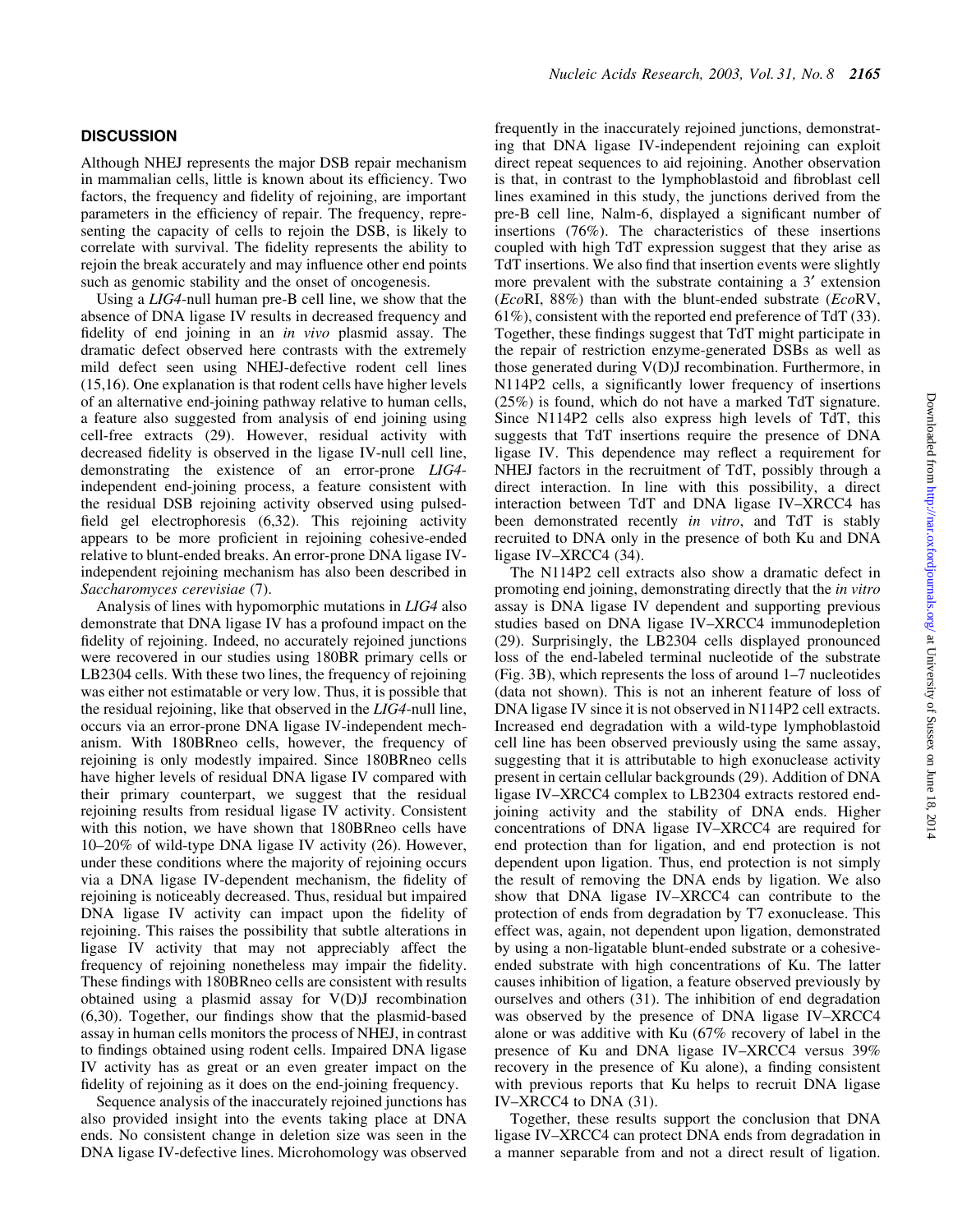Using the recombinant proteins, we have confirmed previous findings that DNA ligase IV-XRCC4 has DNA-binding activity observable by electrophoretic mobility shift assay (EMSA) using both cohesive- and blunt-ended substrates (35; data not shown). In this context, it is noteworthy that the crystal structure studies of the Chlorella virus DNA ligase provided direct evidence that the 3¢ OH of the ligase-AMP directly contacts the  $PO<sub>4</sub>$  of the nick, raising the possibility that end protection may require adenylate complex formation (36). Furthermore, XRCC4 is expressed at normal levels in LB2304 cells; thus, XRCC4 alone is not sufficient for end protection. Further work is in progress to examine the basis underlying end protection.

Our studies on plasmid rejoining in vivo demonstrate that the presence of DNA ligase IV serves to promote accurate rejoining. The observation that DNA ligase IV-XRCC4 can prevent end degradation in vitro could potentially provide one explanation for the *in vivo* findings. However, slower DNA ligation allowing increased time for degradation or the nature of the alternative rejoining mechanism may also contribute to the reduced fidelity observed in vivo. Intriguingly, the findings from the *in vivo* and *in vitro* studies are remarkably consistent. First, under both conditions, higher levels of DNA ligase IV appear to be required to prevent end degradation than are required for ligation. Additionally, the *in vitro* studies demonstrate that the end-protection function of DNA ligase IV-XRCC4 protects only a small number of nucleotides at the DNA end, which is consistent with the  $in$  vivo finding of decreased accurate rejoining in LIG4 mutants but no overt change in deletion size. Thus, although the overall level of fidelity observed in vivo may be influenced by multiple factors such as the nucleolytic capacity of the cells, the end-protection capacity of DNA ligase IV should be included as a potential determinant.

The fidelity of end joining is likely to be a major factor influencing cancer onset, and in this context it is noteworthy that the 180BR patient, whilst not displaying any overt immunodeficiency reflective of a decreased frequency of V(D)J recombination, did develop leukemia, possibly reflecting impaired fidelity. In conclusion, our findings demonstrate that DNA ligase IV is an important factor influencing the fidelity of rejoining in human cells. The newly described ability of DNA ligase IV to protect DNA ends from nucleolytic degradation may be a factor influencing the fidelity of rejoining.

#### ACKNOWLEDGEMENTS

We are grateful to I. De Oliveira for excellent technical assistance. The laboratory of P.J. is supported by grants from the Medical Research Council, the Human Frontiers Science Programme, the Leukaemia Research Fund, the Primary Immunodeficiency Association, the Department of Health and European Union Grant Figh CT 1999. The laboratory of D.P. is supported by the Centre National pour la Recherche Scientifique, and grants from Association pour la Recherche sur le Cancer, Conseil de Radioprotection EDF and the Commission of European Community (Grant FIGH-CT 1999-00010). C.B. is the recipient of Fellowships from the Ministère de l'Education Nationale et de la Recherche.

#### **REFERENCES**

- 1. Jeggo, P.A. (1998) DNA breakage and repair.  $Adv. Genet., 38, 185-211.$
- 2. Kanaar,R., Hoeijmakers,J.H. and van Gent,D.C. (1998) Molecular mechanisms of DNA double strand break repair. Trends Cell Biol., 8, 483±489.
- 3. Dvir,A., Peterson,S.R., Knuth,M.W., Lu,H. and Dynan,W.S. (1992) Ku autoantigen is the regulatory component of a template-associated protein kinase that phosphorylates RNA polymerase II. Proc. Natl Acad. Sci. USA, 89, 11920-11924.
- 4. Gottlieb,T.M. and Jackson,S.P. (1993) The DNA-dependent protein kinase: requirement of DNA ends and association with Ku Antigen. Cell,  $72.131 - 142.$
- 5. Moshous,D., Callebaut,I., de Chasseval,R., Corneo,B., Cavazzana-Calvo,M., Le Deist,F., Tezcan,I., Sanal,O., Bertrand,Y., Philippe,N., Fischer,A. and de Villartay,J.P. (2001) Artemis, a novel DNA double-strand break repair/V(D)J recombination protein, is mutated in human severe combined immune deficiency. Cell, 105, 177-186.
- 6. O'Driscoll,M., Cerosaletti,K.M., Girard,P.-M., Dai,Y., Stumm,M., Kysela,B., Hirsch,B., Gennery,A., Palmer,S.E., Seidel,J., Gatti,R.A., Varon,R., Oettinger,M.A., Sperling,K., Jeggo,P.A. and Concannon,P. (2001) DNA ligase IV mutations identified in patients exhibiting development delay and immunodeficiency. Mol. Cell, 8, 1175-1185.
- 7. Boulton,S.J. and Jackson,S.P. (1996) Saccharomyces cervisiae Ku70 potentiates illegitimate DNA double-strand break repair and serves as a barrier to error-prone DNA repair pathways.  $EMBO$  J., 15, 5093-5103.
- 8. Manolis,K.G., Nimmo,E.R., Hartsuiker,E., Carr,A.M., Jeggo,P.A. and Allshire,R.C. (2001) Novel functional requirements for non-homologous DNA end joining in Schizosaccharomyces pombe. EMBO J., 20, 1-12.
- 9. Boulton, S.J. and Jackson, S.P. (1996) Identification of a Saccharomyces cerevisiae Ku80 homologue: roles in DNA double-strand break repair and in telomeric maintenance. Nucleic Acids Res., 24, 4639-4648.
- 10. Milne,G.T., Jin,S., Shannon,K.B. and Weaver,D.T. (1996) Mutations in two Ku homologs define a DNA end-joining repair pathway in Saccharomyces cerevisiae. Mol. Cell. Biol., 16, 4189-4198.
- 11. Siede,W., Friedl,A.A., Dianova,I., Eckardt-Schupp,F. and Friedberg,E.C. (1996) The Saccharomyces cerevisiae Ku autoantigen homologue affects radiosensitivity only in the absence of homologous recombination. Genetics, 142, 91-102.
- 12. Gauss,G.H. and Lieber,M.R. (1993) Unequal signal and coding joint formation in human V(D)J recombination. *Mol. Cell. Biol.*, 13, 3900±3906.
- 13. Gauss,G.H. and Lieber,M.R. (1996) Mechanistic constraints on diversity in human V(D)J recombination. Mol. Cell. Biol., 16, 258-269.
- 14. Taccioli,G.E., Rathbun,G., Oltz,E., Stamato,T., Jeggo,P.A. and Alt,F.W. (1993) Impairment of V(D)J recombination in double-strand break repair mutants. Science, 260, 207-210.
- 15. Kabotyanski,E.B., Gomelsky,L., Han,J.O., Stamato,T.D. and Roth,D.B.  $(1998)$  Double-strand break repair in Ku86- and XRCC4-deficient cells. Nucleic Acids Res., **26**, 5333–5342.
- 16. Tzung,T.Y. and Runger,T.M. (1998) Reduced joining of DNA double strand breaks with an abnormal mutation spectrum in rodent mutants of DNA-PKcs and Ku80. Int. J. Radiat. Biol., 73, 469-474.
- 17. Liang,F., Romanienko,P.J., Weaver,D.T., Jeggo,P.A. and Jasin,M. (1996) Chromosomal double-strand break repair in Ku80-deficient cells. Proc. Natl Acad. Sci. USA, 93, 8929-8933.
- 18. Escarceller,M., Buchwald,M., Jeggo,P.A., Singleton,B.K., Jackson,S.P., Moustacchi,E. and Papadopoulo,D. (1998) Fanconi anemia C gene product plays a role in the fidelity of blunt DNA end-joining. J. Mol. Biol., 279, 375-385.
- 19. Escarceller,M., Rousset,S., Moustacchi,E. and Papadopoulo,D. (1997) The fidelity of double strand breaks processing is impaired in complementation groups B and D of Fanconi anemia, a genetic instability syndrome. Somat. Cell Mol. Genet., 23, 401-411.
- 20. Runger,T.M. and Kraemer,K.H. (1989) Joining of linear plasmid DNA is reduced and error-prone in Bloom's syndrome cells. EMBO J., 8, 1419±1425.
- 21. Runger,T.M., Poot,M. and Kraemer,K.H. (1992) Abnormal processing of transfected plasmid DNA in cells from patients with ataxia telangiectasia. Mutat. Res., 293, 47-54.
- 22. Baldeyron,C., Jacquemin,E., Smith,J., Jacquemont,C., De Oliveira,I., Gad,S., Feunteun,J., Stoppa-Lyonnet,D. and Papadopoulo,D. (2002) A single mutated BRCA1 allele leads to impaired fidelity of double strand break end-joining. Oncogene, 21, 1401-1410.